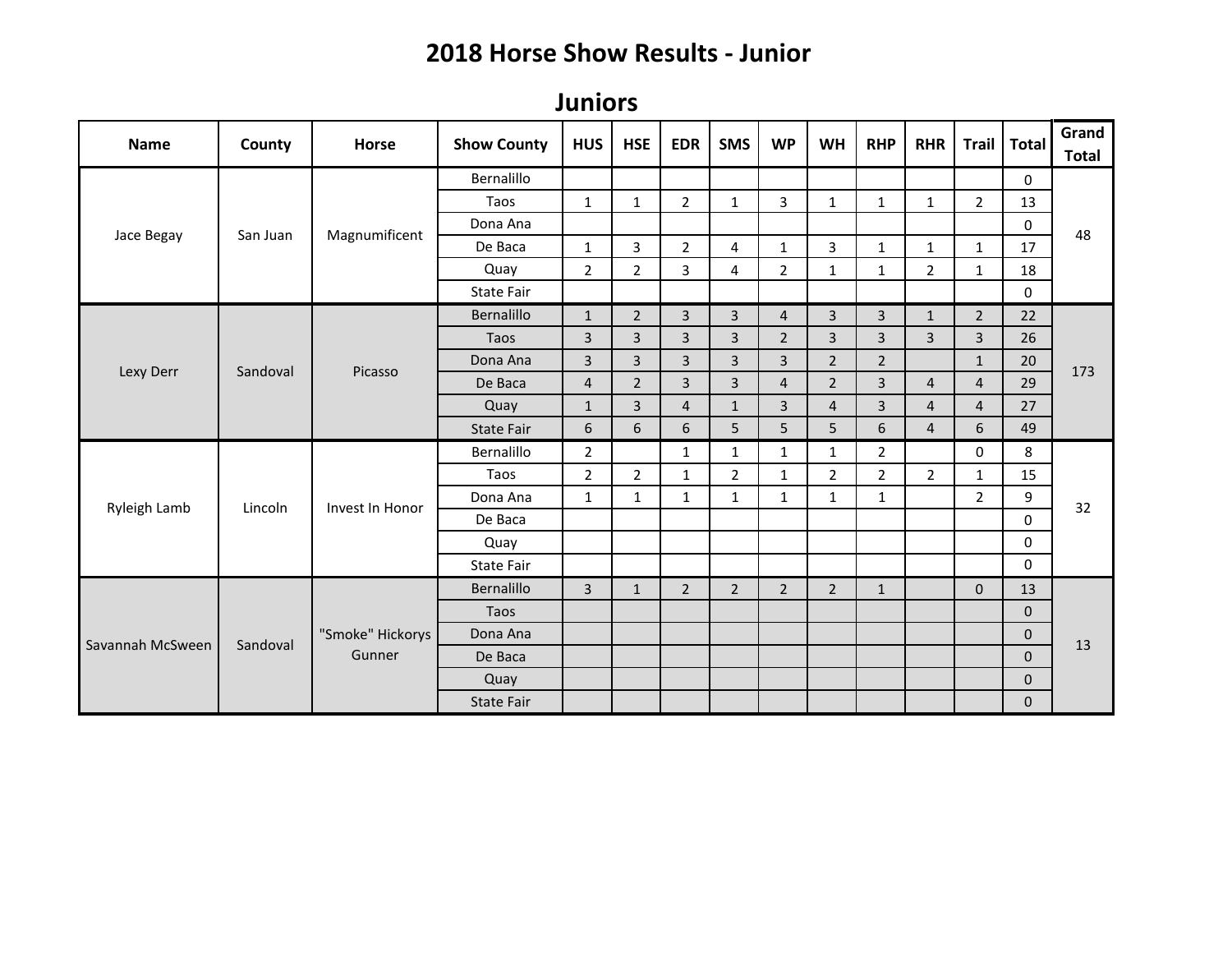## **2018 Horse Show Results - Junior**

**Juniors** 

| <b>Name</b>         | County   | Horse             | <b>Show County</b> | <b>HUS</b>     | <b>HSE</b>     | <b>EDR</b>     | <b>SMS</b>     | <b>WP</b>      | <b>WH</b>               | <b>RHP</b>     | <b>RHR</b>     | <b>Trail</b>   | <b>Total</b> | Grand<br><b>Total</b> |
|---------------------|----------|-------------------|--------------------|----------------|----------------|----------------|----------------|----------------|-------------------------|----------------|----------------|----------------|--------------|-----------------------|
| Jenna Mendez        |          |                   | Bernalillo         |                |                |                |                |                |                         |                |                |                | $\mathbf 0$  | 67                    |
|                     |          |                   | Taos               |                |                |                |                |                |                         |                |                |                | 0            |                       |
|                     |          | Surenuffskippin   | Dona Ana           |                |                |                |                |                |                         |                |                |                | $\pmb{0}$    |                       |
|                     | Dona Ana |                   | De Baca            |                |                |                |                |                |                         |                |                |                | $\Omega$     |                       |
|                     |          |                   | Quay               | 5              | 5              | $\overline{2}$ | $\overline{2}$ | 5              | $\overline{3}$          | 4              | $\mathbf{1}$   | $\overline{2}$ | 29           |                       |
|                     |          |                   | <b>State Fair</b>  | 5              | 5              | 4              | 6              | $\overline{3}$ | 6                       |                | 5              | $\overline{4}$ | 38           |                       |
|                     |          |                   | Bernalillo         |                |                |                |                |                |                         |                |                |                | $\Omega$     |                       |
|                     |          |                   | Taos               |                |                |                |                |                |                         |                |                |                | $\mathbf{0}$ |                       |
|                     |          |                   | Dona Ana           |                |                |                |                |                |                         |                |                |                | $\pmb{0}$    |                       |
| Sammi Osborn        | De Baca  | Magnificent Doc   | De Baca            | $\overline{2}$ | $\mathbf{1}$   | $\mathbf{1}$   | $\mathbf{1}$   | $2^{\circ}$    | $\mathbf{1}$            | $\overline{2}$ | $\overline{3}$ | $2^{\circ}$    | 15           | 51                    |
|                     |          |                   | Quay               | $\overline{4}$ | $\overline{4}$ | $\mathbf{1}$   | 5              | $\mathbf{1}$   | $\overline{2}$          | $\overline{2}$ | $\overline{3}$ | $\overline{3}$ | 25           |                       |
|                     |          |                   | <b>State Fair</b>  | $\overline{2}$ | 3              | $\mathbf{1}$   | $\mathbf{1}$   |                | $\overline{2}$          | $\mathbf{1}$   | $\mathbf{1}$   |                | 11           |                       |
|                     | Dona Ana | Dueces are Better | Bernalillo         |                |                |                |                |                |                         |                |                |                | $\mathbf 0$  | 117                   |
|                     |          |                   | Taos               |                |                |                |                |                |                         |                |                |                | $\mathbf 0$  |                       |
|                     |          |                   | Dona Ana           | $\overline{2}$ | $\overline{2}$ | $\overline{2}$ | $\overline{2}$ | $\overline{2}$ | $\mathbf{3}$            | $\overline{3}$ | $\mathbf{1}$   | 3              | 20           |                       |
| <b>Colby Priest</b> |          |                   | De Baca            | $\overline{3}$ | 4              | 4              | $\overline{2}$ | $\overline{3}$ | $\overline{\mathbf{4}}$ | 4              | $\overline{2}$ | 3              | 29           |                       |
|                     |          |                   | Quay               | $\overline{3}$ | $\mathbf{1}$   | 5              | 3              | 4              | 5                       | 5              | 5              | 5              | 36           |                       |
|                     |          |                   | <b>State Fair</b>  | $\mathbf{3}$   | $\overline{2}$ | 5              | 3              | $\overline{2}$ | 4                       | $\overline{4}$ | 6              | $\overline{3}$ | 32           |                       |
|                     | Sandoval | Award Me Roses    | Bernalillo         |                |                |                |                | $\overline{3}$ |                         |                |                | $\overline{3}$ | 6            |                       |
|                     |          |                   | Taos               |                |                |                |                |                |                         |                |                |                | $\mathbf 0$  |                       |
|                     |          |                   | Dona Ana           |                |                |                |                |                |                         |                |                |                | $\mathbf 0$  |                       |
| Erin Vigil          |          |                   | De Baca            |                |                |                |                |                |                         |                |                |                | $\mathbf{0}$ | $\sqrt{6}$            |
|                     |          |                   | Quay               |                |                |                |                |                |                         |                |                |                | $\mathbf{0}$ |                       |
|                     |          |                   | <b>State Fair</b>  |                |                |                |                |                |                         |                |                |                | $\mathbf 0$  |                       |
| Jace Begay          |          | Huck              | Bernalillo         |                |                |                |                |                |                         |                |                |                | $\mathbf 0$  | 17                    |
|                     |          |                   | Taos               |                |                |                |                |                |                         |                |                |                | $\mathbf 0$  |                       |
|                     |          |                   | Dona Ana           |                |                |                |                |                |                         |                |                |                | $\pmb{0}$    |                       |
|                     | San Juan |                   | De Baca            |                |                |                |                |                |                         |                |                |                | $\mathbf 0$  |                       |
|                     |          |                   | Quay               |                |                |                |                |                |                         |                |                |                | $\mathbf 0$  |                       |
|                     |          |                   | <b>State Fair</b>  |                | 4              |                | 4              |                | $\overline{3}$          |                | $\mathbf{1}$   | 5              | 17           |                       |